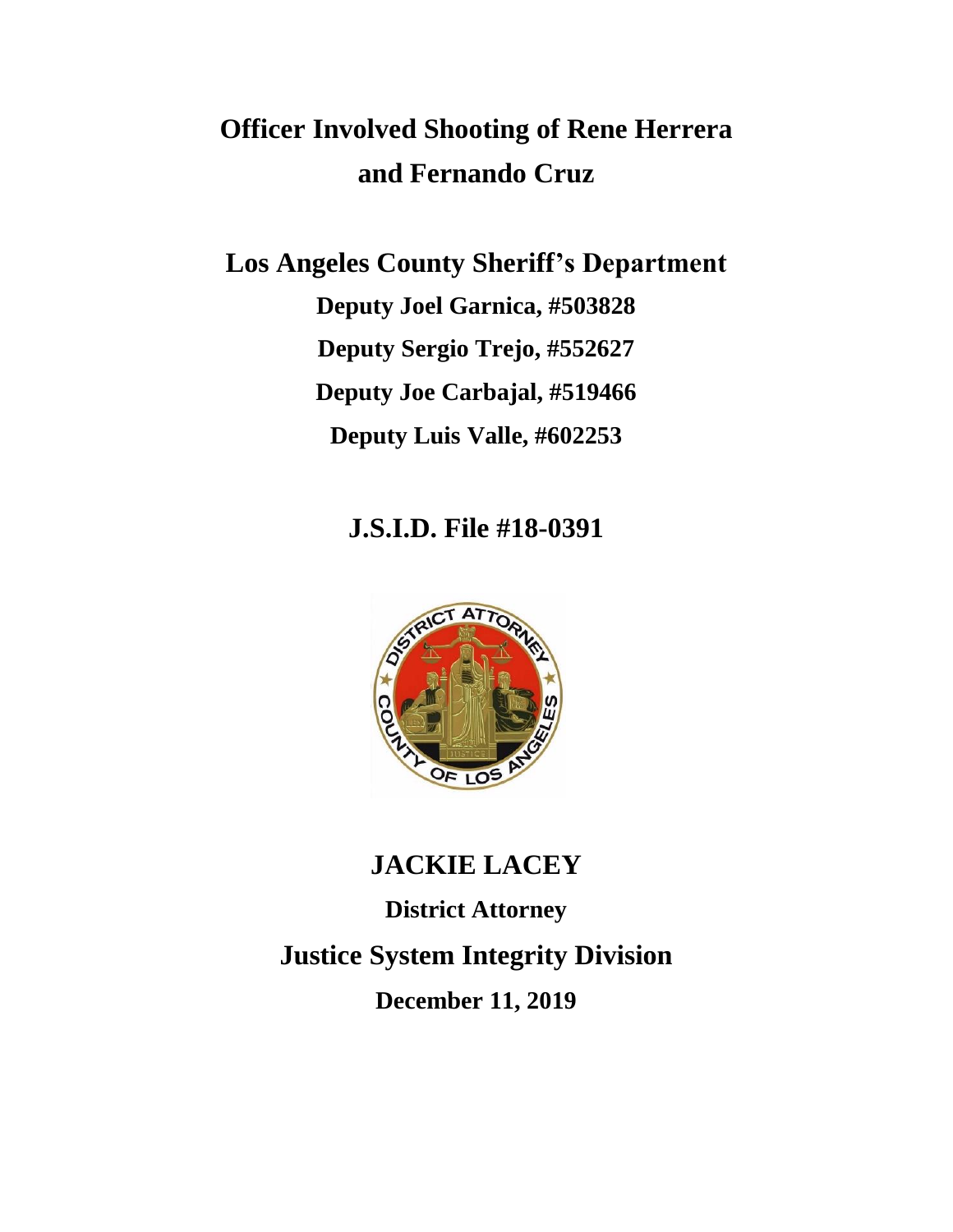#### **MEMORANDUM**

| TO:             | <b>CAPTAIN KENT WEGENER</b><br>Los Angeles County Sheriff's Department<br>Homicide Bureau<br>1 Cupania Circle<br>Monterey Park, California 91755 |
|-----------------|--------------------------------------------------------------------------------------------------------------------------------------------------|
| FROM:           | <b>JUSTICE SYSTEM INTEGRITY DIVISION</b><br>Los Angeles County District Attorney's Office                                                        |
| <b>SUBJECT:</b> | Officer Involved Shooting of Rene Herrera and Fernando Cruz<br>J.S.I.D. File #18-0391<br>L.A.S.D. File #018-13818-0278-013                       |
| DATE:           | December 11, 2019                                                                                                                                |

The Justice System Integrity Division of the Los Angeles County District Attorney's Office has completed its review of the September 19, 2018, fatal shooting of Rene Herrera and Fernando Cruz by Los Angeles County Sheriff's Department (LASD) Deputies Joel Garnica, Joe Carbajal, Luis Valle, and Sergio Trejo. We have concluded that the deputies acted lawfully in self-defense and in defense of others.

The District Attorney's Command Center was notified of the shooting at approximately 7:20 p.m. on September 19, 2018. The District Attorney Response Team responded to the location. They were given a briefing regarding the circumstances surrounding the shooting and a walk-through of the scene.

The following analysis is based on investigative reports, audio recordings of interviews, firearm analysis reports, crime scene diagrams and sketches, photographs, video evidence, and witness statements submitted to this office by LASD Detectives Joe Valencia and John Duncan. The voluntary statements of the involved deputies were considered as part of this analysis.

#### **FACTUAL ANALYSIS**

#### **The Gun Brandishing Incident**

On September 19, 2018, at 6:17 p.m., a 9-1-1 caller reported that a man in a black BMW bearing a distinctive personalized license plate had pointed a gun at two people at a market and asked, "Where you from?" (a common gang challenge). The BMW sped away. Deputies immediately began looking for the vehicle. A photograph of the front of the BMW depicting the distinctive license plate is shown below: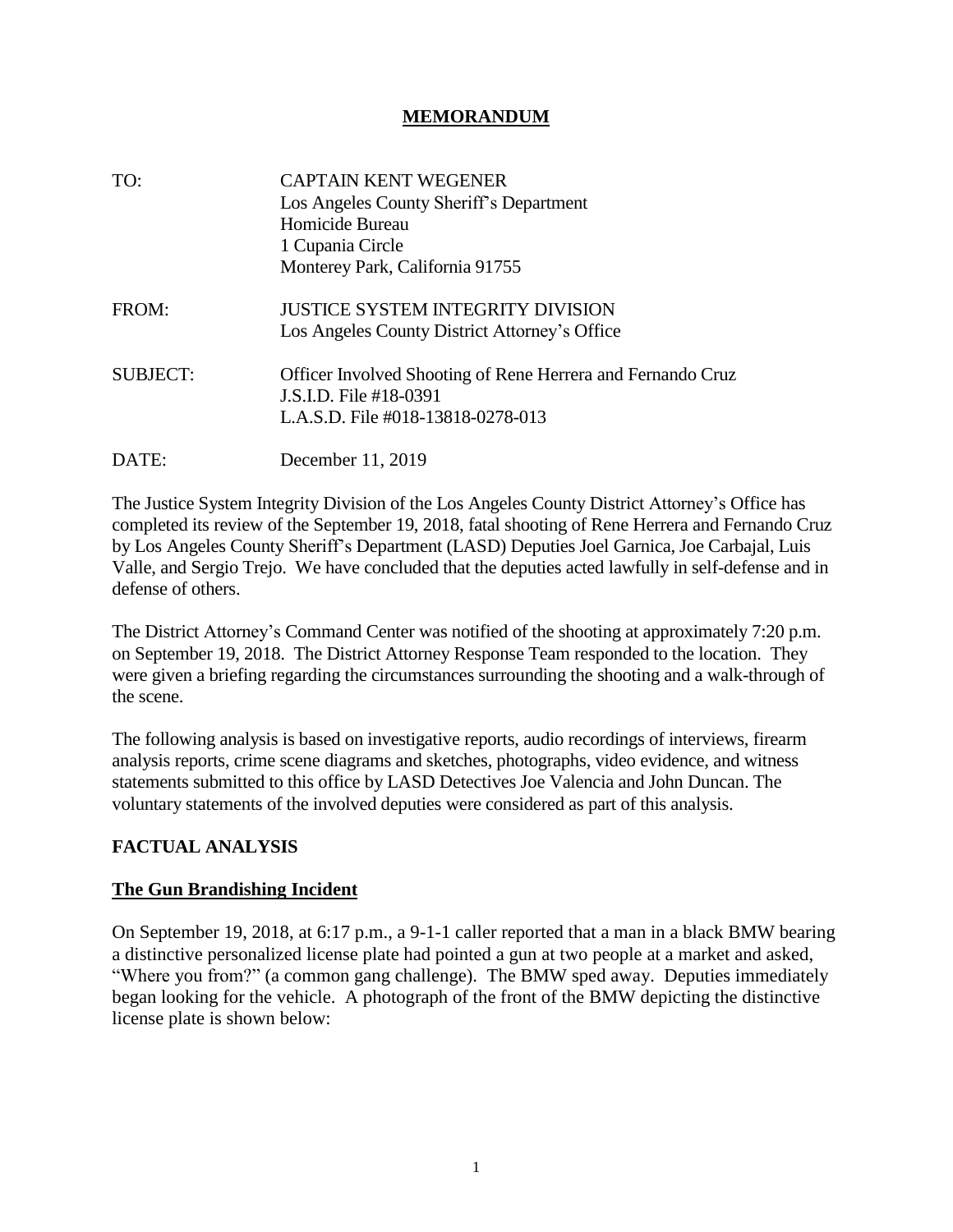

*Figure 1- Photograph of License Plate of Suspect Vehicle*

#### **The Pursuit**

At 6:23 p.m., six minutes after the 9-1-1 call and approximately one mile from where the brandishing incident occurred, Garnica and ride-a-long LASD employee Mary R. observed the BMW and broadcast that they were following the suspect vehicle.

An LASD airship arrived overhead and additional backup deputies arrived, assisted in following the vehicle, and prepared to conduct a felony stop of the vehicle.

While the deputies were coordinating a felony stop on the BMW, the vehicle suddenly turned and drove over a curb, through Ruben Salazar Park, onto a grass ballfield, and past people using the park. It appeared that the driver of the BMW, later identified as Rene Herrera, was intending to cut across the park to access a side street in a residential area in order to evade deputies who were following the vehicle closely but had not yet initiated a stop of the vehicle.

When Herrera could not drive around a fence bordering the ballfield, he stopped abruptly.

Hector M., the right front passenger, exited the BMW, ran through the park, and was detained.

Fernando Cruz, the rear passenger, remained in the vehicle.

Herrera exited the driver side of the BMW, drew a black handgun, and fired rounds at the deputies.

An aerial photograph showing the BMW and the position of the pursuing deputies at the time of the shooting is shown below: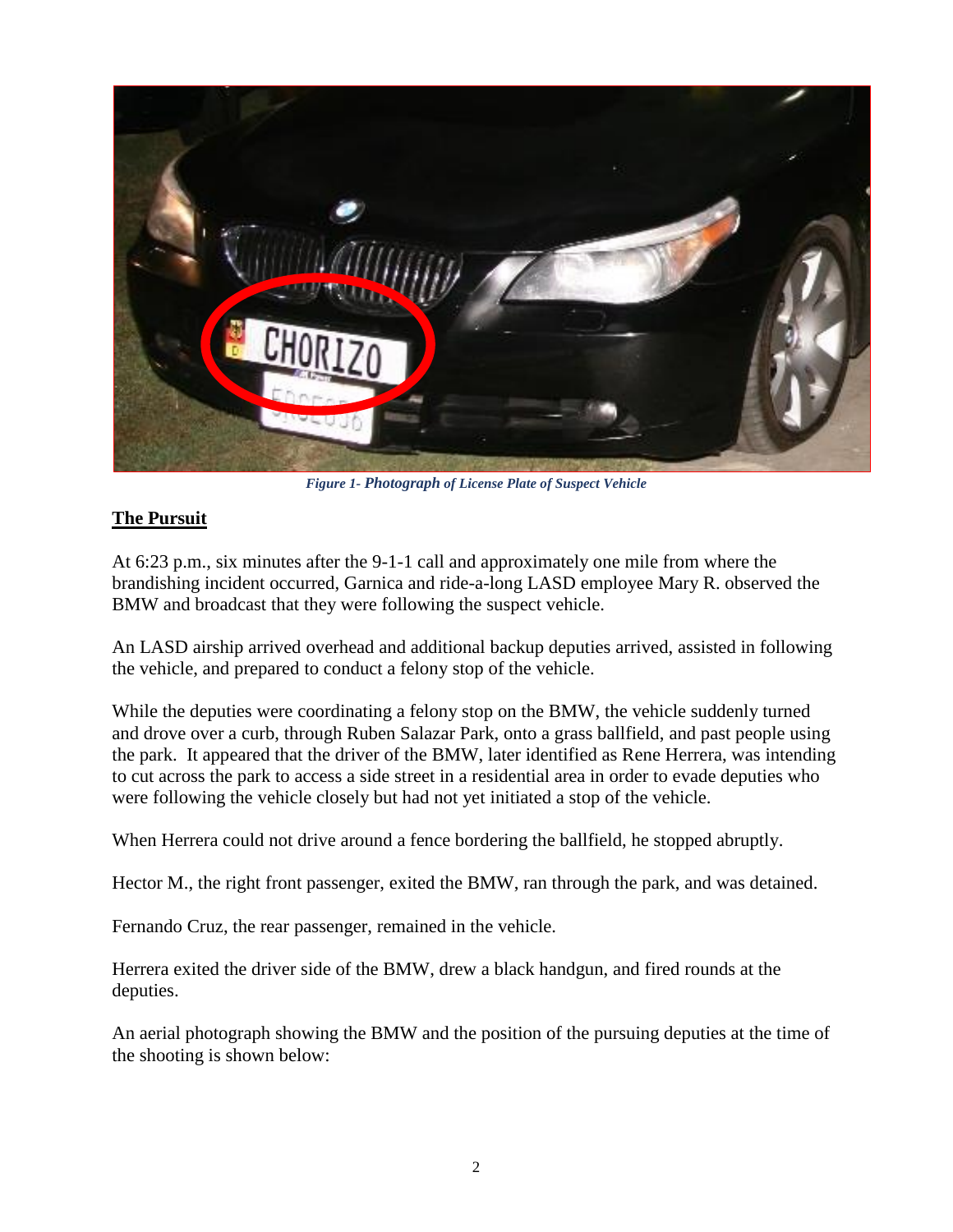

*Figure 2- Aerial Photograph of the Vehicles at the Time of the Shooting*

# **The First Shooting**

In the first volley of gunfire, Herrera stopped his vehicle, exited the driver's side door, and immediately fired at least three rounds from a .38 caliber revolver at Garnica and Mary R. Two of Herrera's rounds went through the windshield of Garnica's patrol vehicle. A third round went through the driver's side window. Garnica was struck by gunfire in the chin as he was exiting the patrol vehicle. He went to the ground and fired one round at Herrera. Mary R. was struck in the arm with shrapnel. Garnica and Mary R. survived their injuries. Three bullet fragments from Herrera's rounds were located inside the patrol vehicle. A photograph of the bullet damage to Garnica and Mary R.'s patrol vehicle is shown below:



*Figure 3- Photograph of Bullet Damage to Garnica & Mary R.'s Patrol Car*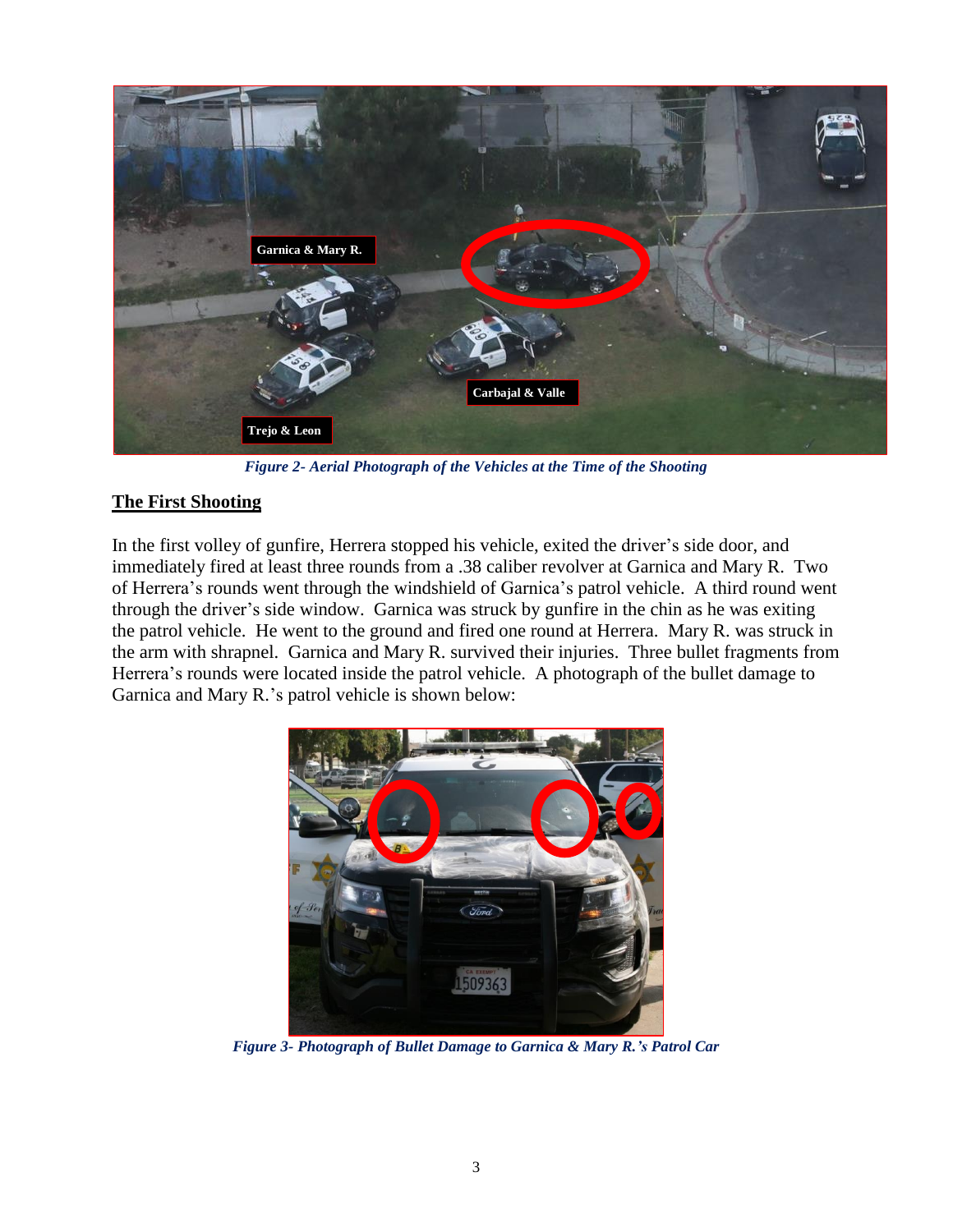#### **The Second Shooting**

As Herrera was firing at Garnica and Mary R., Carbajal and Valle arrived. Carbajal stopped the patrol car adjacent to the BMW. When Carbajal opened his driver side door to engage Herrera, Herrera shot him in the right shoulder, injuring him, despite Carbajal wearing a ballistic vest. After he was shot, Carbajal continued to exit his patrol vehicle and fired twelve rounds at Herrera. Valle exited the patrol vehicle at the same time and fired seven rounds at Herrera. Carbajal survived his injury. A photograph of bullet damage to the driver's side mirror of Carbajal and Valle's patrol vehicle is shown below:



*Figure 4- Photograph of Bullet Damage to Carbajal & Valle's Patrol Car*

#### **The Third Shooting**

Trejo arrived during the gunfire and saw Carbajal bleeding, falling to one knee, and holding his neck. Trejo "jumped" out of his patrol car, drew his service weapon, took cover behind Carbajal's vehicle, and focused on Cruz, who was still in the backseat of the BMW. Trejo believed he saw Cruz raise a silver colored gun and point it at him. Trejo thought he was going to die. Trejo fired ten rounds at Cruz. The investigation later determined that Cruz was not armed. A silver colored flashlight was located in the backseat where Cruz was seated. A photograph of that flashlight is shown below:



*Figure 6- Photograph of Silver Flashlight*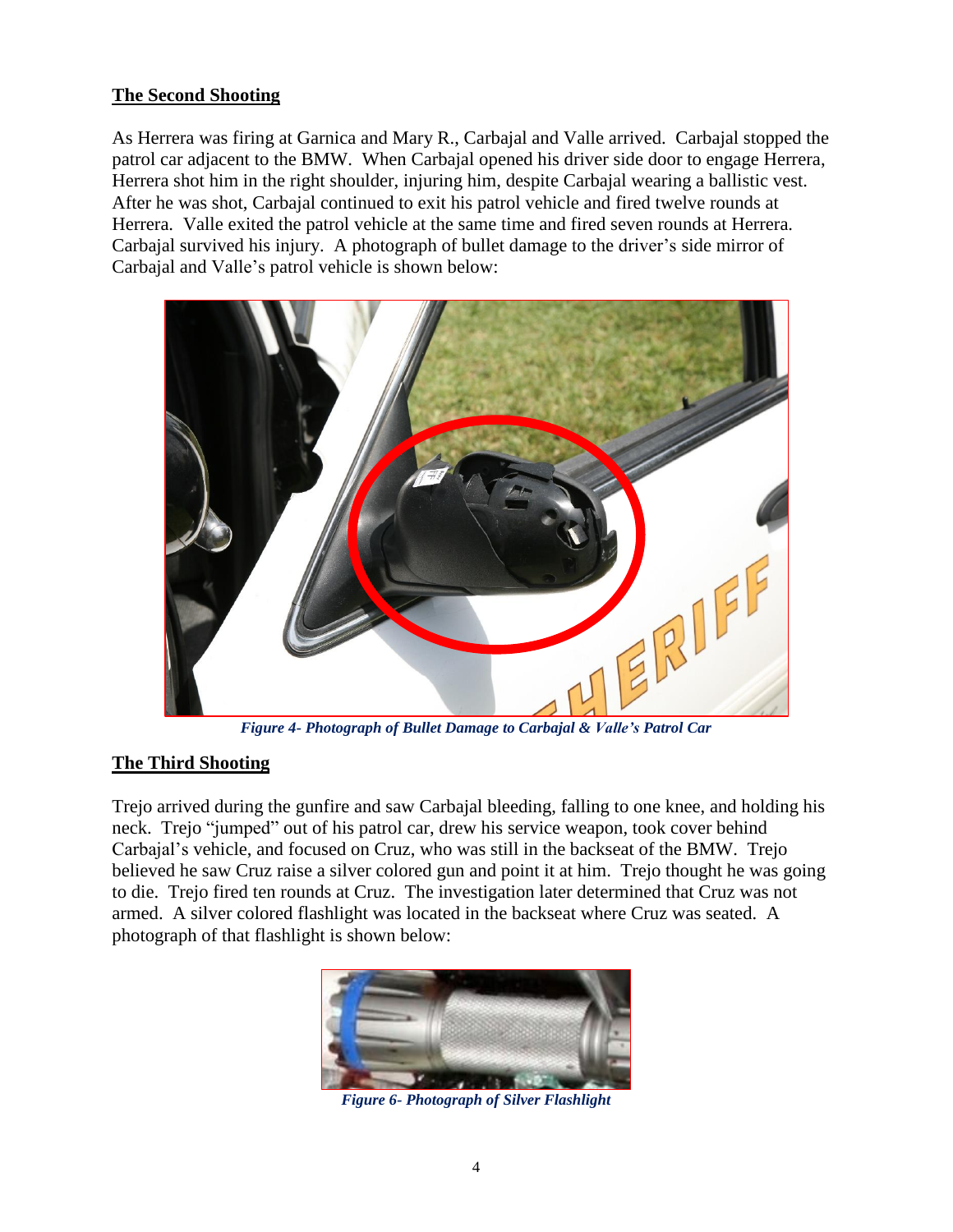#### **The Fire Department Response**

The fire department was called and Herrera was pronounced dead at the scene. Cruz died later at the hospital.

# **Herrera's Gun**

Herrera was armed with a loaded .38 caliber revolver, which was located under his body after he was shot. It contained six expended cartridge casings. A holster for the gun was located on the driver's side floorboard of the BMW. Photographs of Herrera's gun are shown below:



*Figure 5- Photograph of .38 Caliber Revolver with Six Fired Cartridge Casings*

#### **The Autopsies**

Deputy Medical Examiner Joseph Vallone, M.D. performed a postmortem examination of Cruz's remains and concluded that the cause of death was multiple gunshot wounds. Cruz was shot in the head and in the right arm. The direction of the gunshot wound was back to front. Cruz was also shot in the right arm. The direction of that gunshot wound was right to left. There were also gunfire related injuries on Cruz's right back and the backs of his right and left hands, consisting of clusters of linear and punctate (petechial) hemorrhages of the skin with surrounding erythema (reddening of the skin). These injuries appear to be consistent with being struck with broken glass or other gunfire related debris. No soot or stippling was noted. A toxicology analysis was performed while Cruz was in the hospital. He had the presence of marijuana and methamphetamine in his bloodstream when he was shot.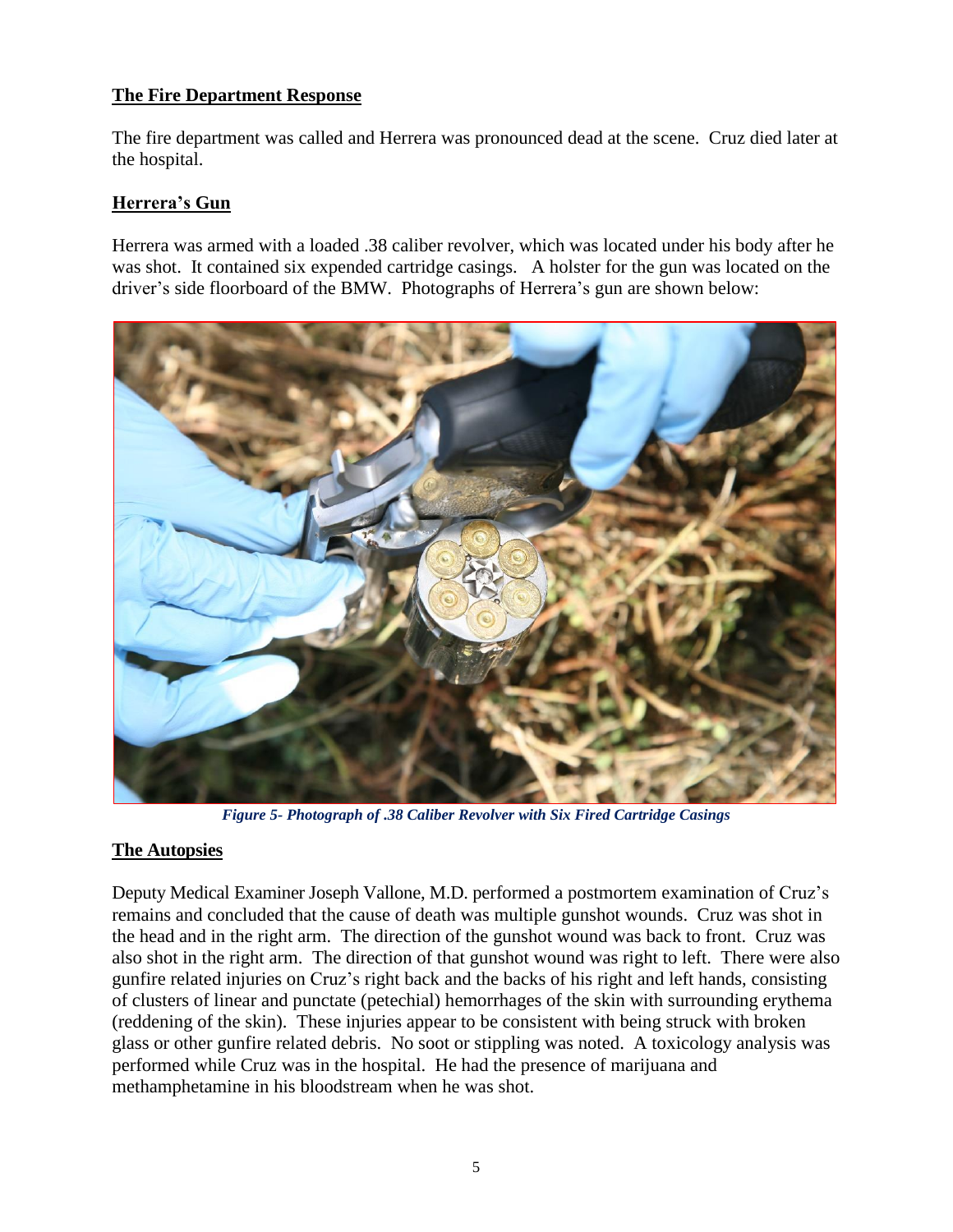Deputy Medical Examiner Martina Kennedy, M.O. performed a postmortem examination of Herrera's remains and determined that the cause of death was a gunshot wound to the head. The direction of the wound was front to back. Herrera had a second gunshot wound to his left forearm that was non-fatal. A toxicology analysis was performed. Herrera had the presence of of methamphetamine in his bloodstream at the time of his death.

# **LEGAL ANALYSIS**

# **The Law**

California law permits the use of deadly force in self-defense or in the defense of others if the person claiming the right of self-defense or the defense of others actually and reasonably believed that he or others were in imminent danger of great bodily injury or death. Penal Code § 197; *People v. Randle* (2005) 35 Cal.4th 987, 994 (overruled on another ground in *People v. Chun* (2009) 45 Cal.4th 1172, 1201); *People v. Humphrey* (1996) 13 Cal.4th 1073, 1082; *see also,* CALCRIM No. 505.

In protecting himself or another, a person may use all the force which he believes reasonably necessary and which would appear to a reasonable person, in the same or similar circumstances, to be necessary to prevent the injury which appears to be imminent. CALCRIM No. 3470. If the person's beliefs were reasonable, the danger Hector M.s not need to have actually existed. *Id.*

A police officer may use reasonable force to effect an arrest, prevent escape, or overcome resistance of a person the officer believes has committed a crime. Penal Code section 835a. An officer "may use all the force that appears to him to be necessary to overcome all resistance, even to the taking of life; [an officer is justified in taking a life if] the resistance [is] such as appears to the officer likely to inflict great bodily injury upon himself or those acting with him." *People v. Mehserle* (2012) 206 Cal.App.4th 1125, 1146. A killing of a suspect by a law enforcement officer is lawful if it was: (1) committed while performing a legal duty; (2) the killing was necessary to accomplish that duty; and (3) the officer had probable cause to believe that (a) the decedent posed a threat of serious physical harm to the officer or others, or (b) that the decedent had committed a forcible and atrocious crime. CALCRIM No. 507, Penal Code section 196. A forcible and atrocious crime is one which threatens death or serious bodily harm. *Kortum v. Alkire* (1977) 69 Cal.App.3d 325, 333.

An officer has "probable cause" in this context when he knows facts which would "persuade someone of reasonable caution that the other person is going to cause serious physical harm to another." CALCRIM No. 507. When acting under Penal Code section 196, the officer may use only so much force as a reasonable person would find necessary under the circumstances. *People v. Mehserle* (2012) 206 Cal.App.4th 1125, 1147. And he may only resort to deadly force when the resistance of the person being taken into custody "appears to the officer likely to inflict great bodily injury on himself or those acting with him." *Id.* at 1146; quoting *People v. Bond* (1910) 13 Cal.App. 175, 189-190. The prosecution has the burden of proving beyond a reasonable doubt that a killing was not justified. CALCRIM Nos. 505, 507.

"Where the peril is swift and imminent and the necessity for action immediate, the law Hector M.s not weigh in too nice scales the conduct of the assailed and say he shall not be justified in killing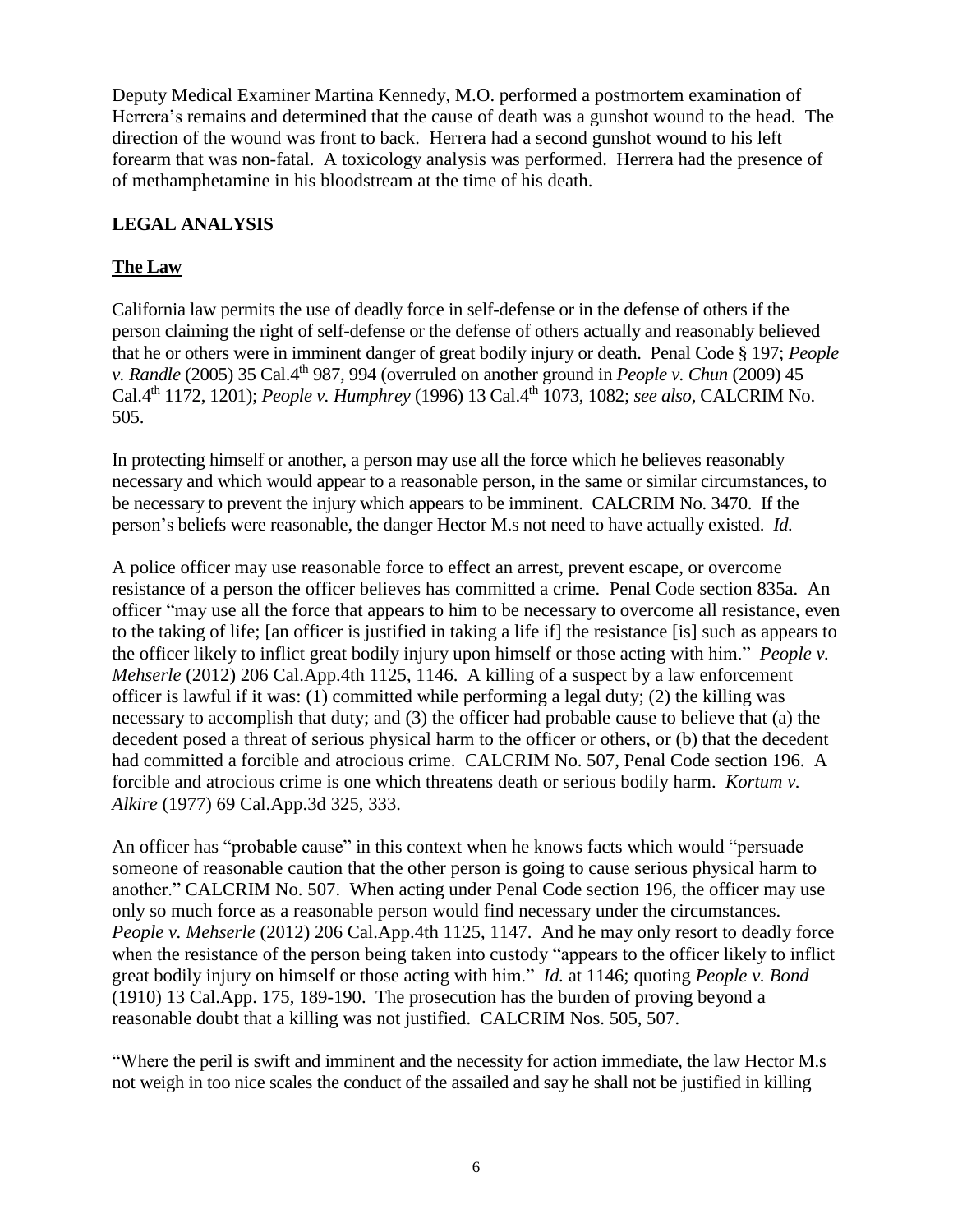because he might have resorted to other means to secure his safety." *People v. Collins* (1961) 189 Cal.App.2d 575, 589.

In evaluating whether a police officer's use of deadly force was reasonable in a specific situation, it is helpful to draw guidance from the objective standard of reasonableness adopted in civil actions alleging Fourth Amendment violations. "The 'reasonableness' of a particular use of force must be judged from the perspective of a reasonable officer on the scene, rather than with the 20/20 vision of hindsight… The calculus of reasonableness must embody allowance for the fact that police officers are often forced to make split-second judgments—in circumstances that are tense, uncertain, and rapidly evolving—about the amount of force that is necessary in a particular situation." *Graham v. Connor* (1989) 490 U.S. 386, 396-397.

#### **Analysis**

There is compelling evidence in this case that Herrera, Cruz, and Hector M. were engaging in gang related activity when one of them brandished a firearm at patrons at a local market. That information was relayed to the responding deputies, who believed they were dealing with armed suspects when they followed the BMW. Herrera stopped his vehicle, stepped out, and immediately fired rounds at Garnica and Mary R. who were both struck and injured by the gunfire while still in the patrol vehicle. Garnica, despite being shot in the chin, returned fire. Herrera then turned and fired at Carbajal and Valle, striking Carbajal in the shoulder and injuring him before he could exit his patrol car. Carbajal, although injured, returned fire. Valle also returned fire. Garnica, Carbajal, and Valle were clearly justified in returning fire in order to save their lives and the lives of others.

It was also reasonable for Trejo to believe, under these rapidly unfolding circumstances in which two deputies had been shot, that Cruz, who was in the backseat, was acting in concert with Herrera. Cruz, who did not flee and remained in the car, also appeared to point an object at Trejo, which may have been a silver colored flashlight, which could have been reasonably mistaken for a deadly weapon.

Under these circumstances, when Trejo fired, he reasonably believed that Cruz was armed and pointed a gun at him. Although hindsight being 20/20, the evidence shows that Cruz was not armed at the time of the shooting and Trejo was mistaken. However, a person is not guilty of a crime if he commits an act under an honest and reasonable belief in the existence of certain facts and circumstances, which, if true, would make such an act lawful. CALCRIM No. 3406; *People v. Raszler* (1965) 169 Cal.App.3d 1160; citing *People v. Osborne* (1979) 77 Cal.App.3d 479. When a person commits an act based on a reasonable mistake of fact, his guilt or innocence is determined as if the facts were as he perceived them. *Id.* 

Here, based on someone in Herrera's BMW brandishing a firearm, issuing a gang challenge, and ultimately shooting two deputies and injuring Mary R., it was reasonable for Trejo to believe that Cruz was armed and presented a deadly threat. In protecting himself or another, a person may use all the force which he believes reasonably necessary and which would appear to a reasonable person, in the same or similar circumstances, to be necessary to prevent the injury which appears to be imminent. CALCRIM No. 3470. If the person's beliefs were reasonable, *the danger Hector M.s not need to have actually existed*. *Id.* (emphasis added). An officer is not constitutionally required to wait until he sets eyes upon a weapon before employing deadly force to protect himself against a fleeing suspect who turns and moves as though to draw a gun. *Thompson v. Hubbard* (2001) 257